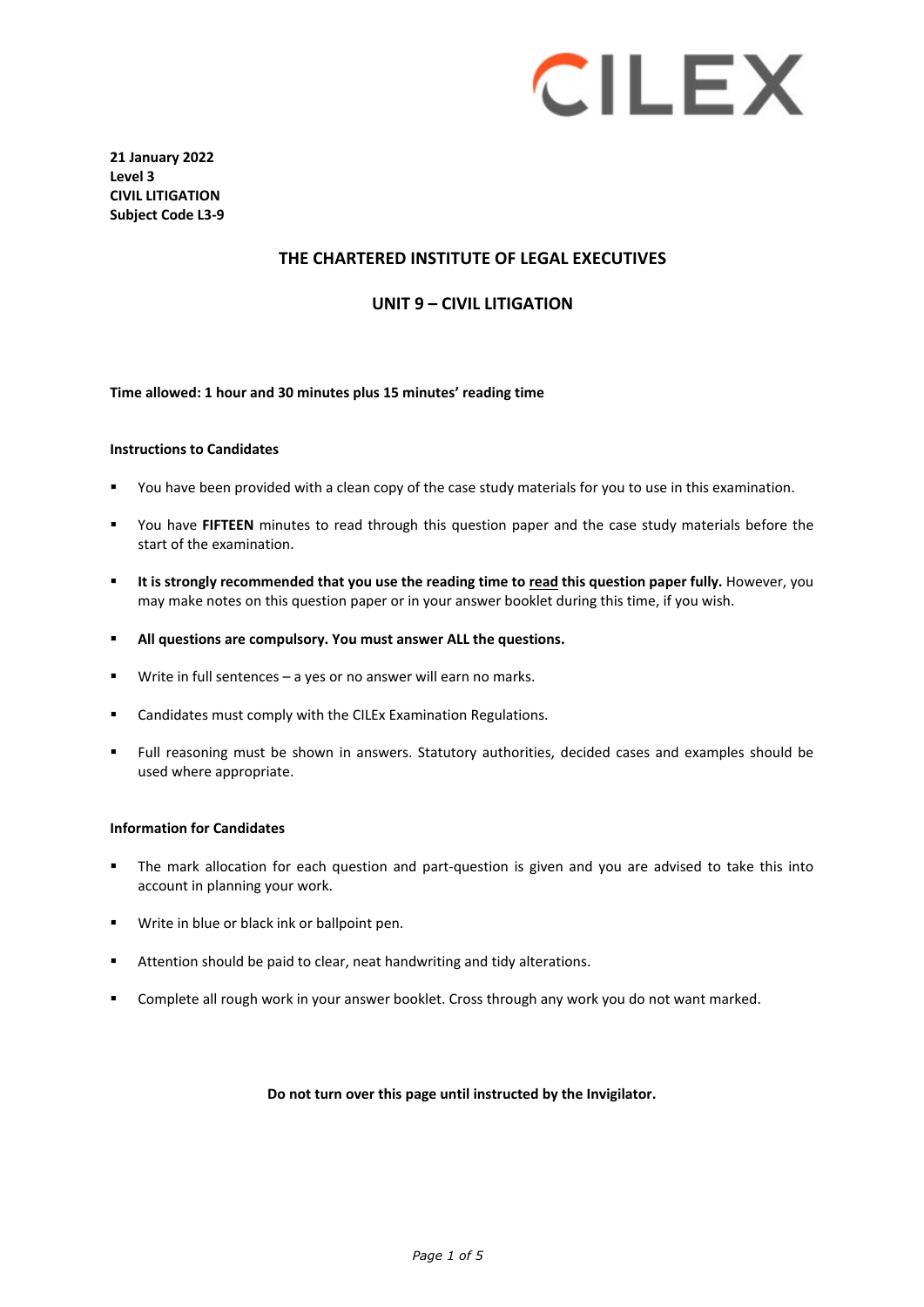Reference: Question relates to **Documents 1 and 2** of the case study materials and is concerned with the **Samsi Sanpo Ltd file**.

You suspect that Peter Trent may be in financial difficulty.

(a) List **three** sources of information which could be used to assist in assessing his financial resources.

*(3 marks)*

(b) Explain what action we are required to undertake, if any, before issuing proceedings for the recovery of the £22,000.

*(5 marks)*

You issue proceedings and Peter Trent files a defence. The matter is allocated to the Fast Track and the directions indicate that a Trial Bundle will be required.

(c) Explain who will be required to compile the trial bundle and what it should contain.

*(4 marks)*

Your client is successful at trial and judgment is given in favour of Samsi Sanpo Ltd.

(d) Explain how the court can assist in obtaining information to help the company enforce the judgment.

*(4 marks)*

*(Total: 16 marks)*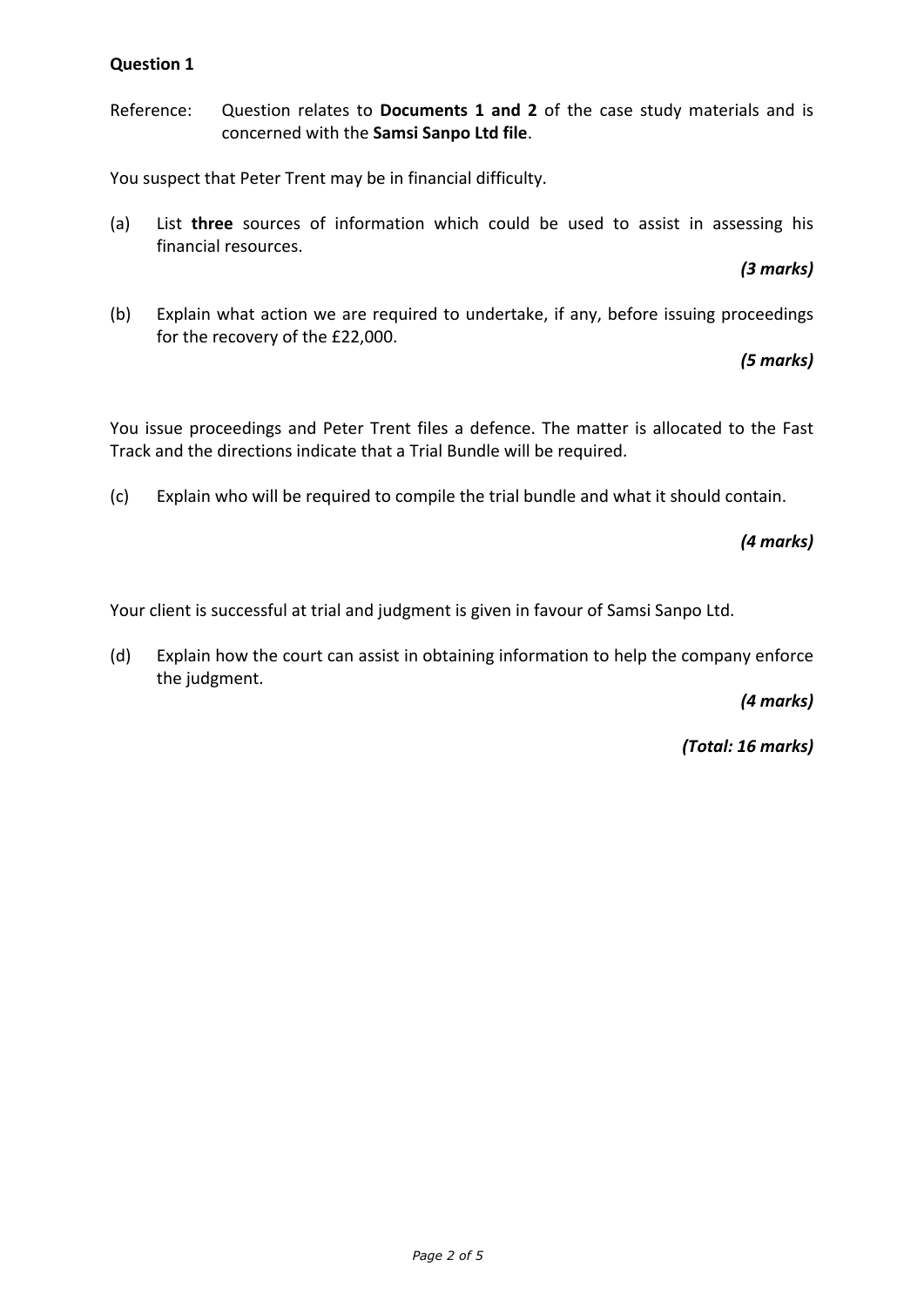- Reference: Question relates to **Documents 1 and 3** of the case study materials and is concerned with the **Detro Jenks Ltd file**.
- (a) Explain whether Louise Allard's claim would be suitable for the Pre-Action Protocol for Low Value Personal Injury Claims.

*(4 marks)* 

The managing director, Rex Manning, is concerned that the company will have to prove that the machinery was not faulty.

(b) Identify who has the burden of proof in this case and to what standard.

*(2 marks)*

Louise Allard, who has no legal representation, issues proceedings and the case is allocated to the Fast Track. You believe that because of her lack of legal representation, she may struggle to comply with the Standard Directions.

(c) Explain what effect, if any, a failure to comply with Directions would have.

*(4 marks)*

The matter proceeds to trial and the Listing Questionnaire (Pre-Trial Checklist) needs to be completed.

(d) Give **four** examples of the matters considered in the Listing Questionnaire.

*(4 marks)*

The matter proceeds to trial and your client is successful in defending the claim.

(e) Explain how the matter of costs will be dealt with.

*(5 marks)*

*(Total: 19 marks)*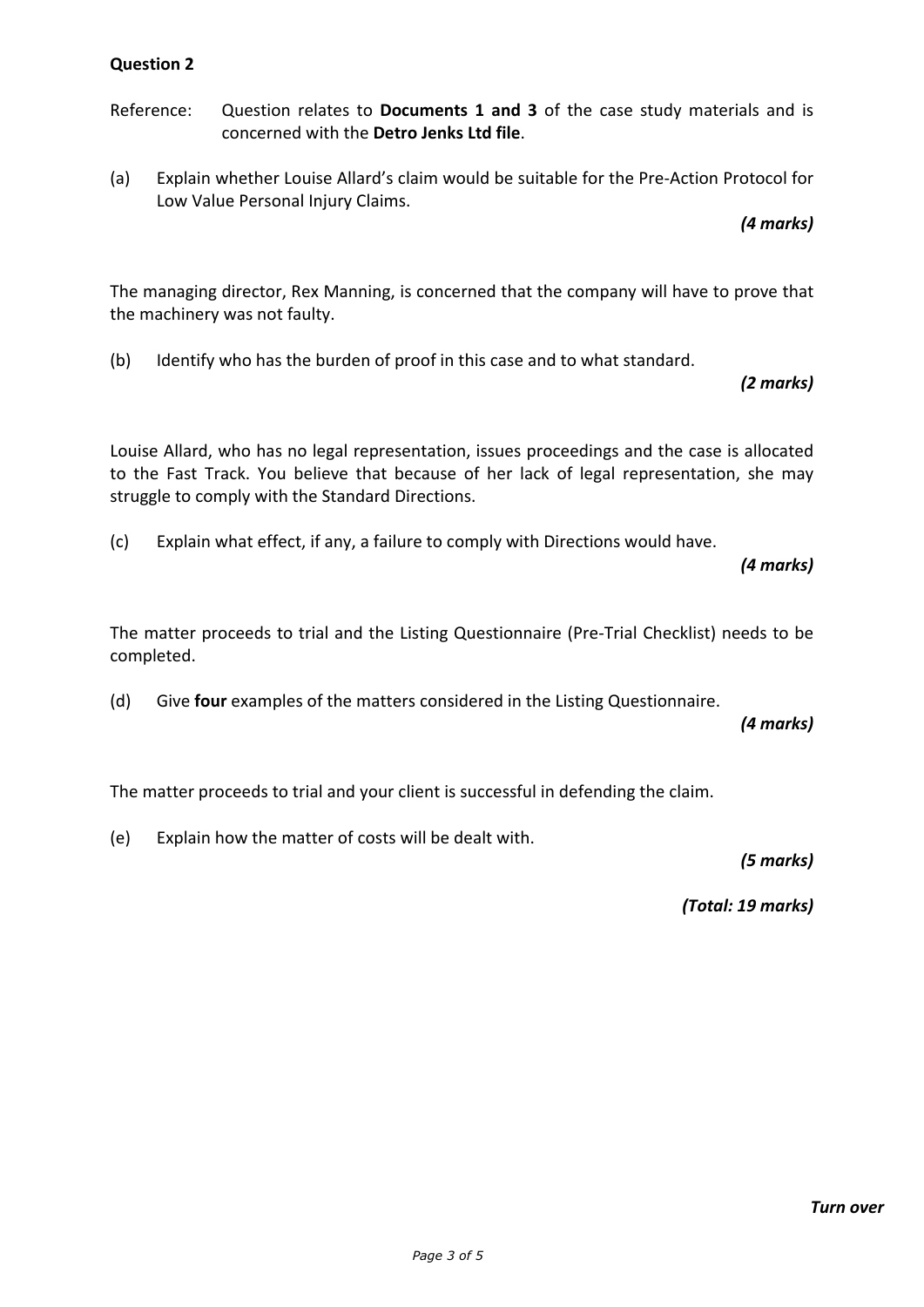Reference: Question relates to **Documents 1 and 4** of the case study materials and is concerned with the **Adaku Emecheta file**.

Mrs Emecheta has some concerns in respect of funding the claim.

(a) Explain **two** methods of funding that would be appropriate in these circumstances.

*(4 marks)*

You agree how the matter will be funded and, having followed the appropriate protocol, you issue proceedings.

(b) Identify how long the defendant has in order to submit a Defence.

*(2 marks)*

The defendant files a Defence, however it is merely a bare denial that he did not kick the football that hit Mrs Emecheta. You decide to make an application for Summary Judgment.

(c) Explain how an application for Summary Judgment is made.

*(5 marks)*

The application for Summary Judgment is **not** successful.

(d) Identify which factors the Court will take into consideration when allocating this case, explaining how they would apply.

*(5 marks)*

*(Total: 16 marks)*